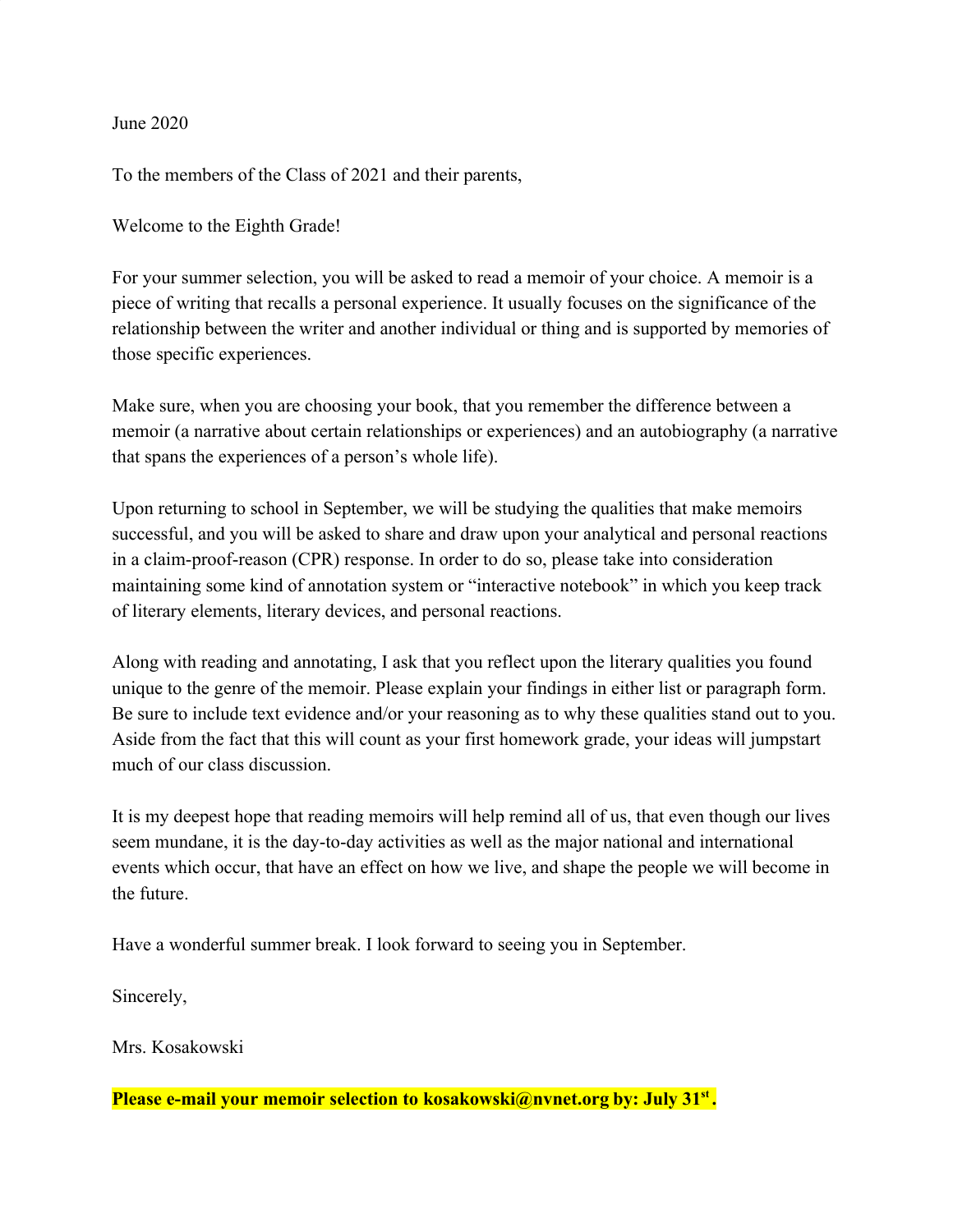## **HERE ARE SOME MEMOIR IDEAS**

| <b>Memoir Title</b>                                      | <b>Author</b>   | <b>Memoir Title</b>                                                               | <b>Author</b>               |
|----------------------------------------------------------|-----------------|-----------------------------------------------------------------------------------|-----------------------------|
| After The Wall-Christian Marchisio                       | Schmidt         | Swimming to Antarctica-Hanna<br>Yim                                               | Cox                         |
| A List of Things That Didn't Kill<br>Me-Hugh Higgason    | Beah            | Teen AngstNaaa?Mya Garcia                                                         | Vizzini                     |
| A Long Way Gone-Alec Stratton                            | <b>Brierley</b> | The Abracadabra Kid                                                               | Fleishman                   |
| A Long Way Home-Taddeo Wang                              | Hensel          | The Beginning of Everything                                                       | Buchanan                    |
| An Astronaut's Guide to Life on<br>Earth-Michael Steffin | Hadfield        | The Burn Journals-Anouk Person                                                    | Runyon                      |
| <b>Bad Boy-Jason Perira</b>                              | Myers           | The Circuit                                                                       | Jimenez                     |
| Beautiful Boy-Alexa Weiss.                               | Sheff           | The Closer: Young Reader's<br>Edition                                             | Rivera, Coffeey,<br>Corbett |
| <b>Boy Erased-Ayo Sowore</b>                             | Conley          | The Diary of Latoya Hunter: My<br>First Year in Junior High-Ava<br><b>Buckley</b> | Hunter                      |
| Brown Girl Dreaming-Charlie Brennan                      | Woodson         | The Diary of Ma Yan                                                               | Yan                         |
| Candy Freak-Junta Tani                                   | Almond          | The Glass Castle-Kaitlyn Montello                                                 | Jeanette Walls              |
| Caught By the Sea-Adam Kaufman                           | Paulsen         | The Keeper: A Life of Saving<br>Goals and Keeping them-Ryan<br>Dunne              | Howard                      |
| Chinese Cinderella - Chloe Hoehn                         | Mah             | The Life and Times of the<br>Thunderbolt Kid-Liam Paneque                         | <b>Bryson</b>               |
| Don't Let's Go Out With The Dogs                         | Fuller          | The Power of Half                                                                 | Salwen                      |
| Dwarf                                                    | DiDonato        | The Pregnancy Project-Lisa<br><b>Nazipov</b>                                      | Rodriguez                   |
| <b>Eleven Rings</b>                                      | Jackson         | The Reading Promise                                                               | Ozma                        |
| Facing The Lion-Connor Shea                              | Lekuton         | The Skin Between Us-Natalia<br>Guerreo                                            | Ragusa                      |
| <b>Fighting Fire</b>                                     | Paul            | The Warrior's Heart                                                               | Greitens                    |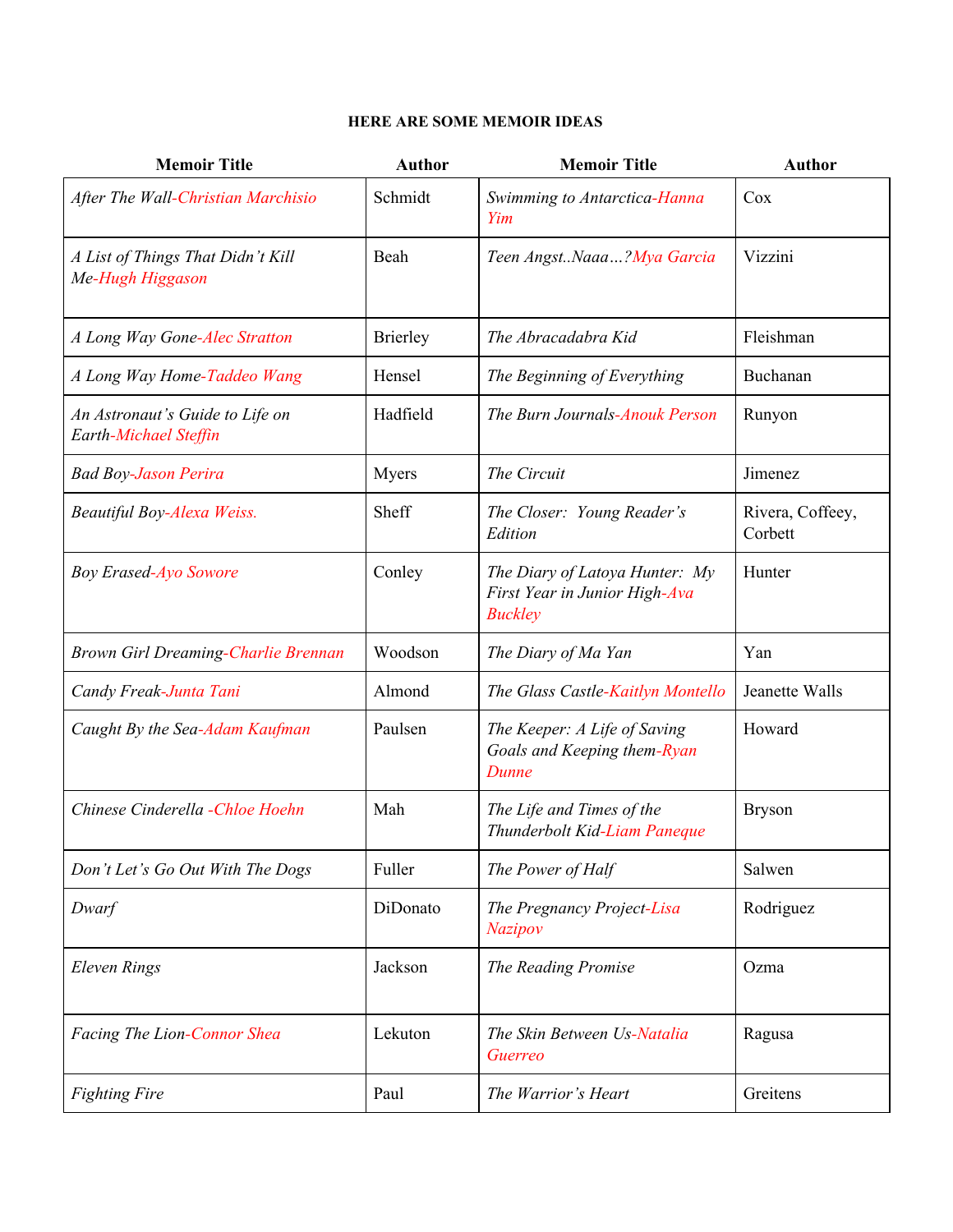| Ghosts of War-Alea Zirin                                                 | Smithson       | The Wilder Life-Alexa Weiss                   | McClure               |
|--------------------------------------------------------------------------|----------------|-----------------------------------------------|-----------------------|
| Gorillas In The Mist                                                     | Fossey         | The Year We Disappeared-Sophia<br>Pulver      | <b>Busby</b>          |
| Hard to Grip: A Memoir of Youth,<br><b>Baseball, and Chronic Illness</b> | DeAndreis      | Thinking in Pictures                          | Grandin               |
| Hole in My Life-Josh Chung                                               | Gantos         | This is Not a Shirt-Ben Kronfeld              | Hundreds              |
| How Angel Peterson Got His Wings                                         | Paulsen        | This Star Won't Go Out                        | Earl                  |
| I Will Plant You A Lilac Tree                                            | Hillman        | Three Little Words-Rachel Lee                 | <b>Rhodes Courter</b> |
| Into the Wild-Dylan Distelburger                                         | Krakauer       | Throwing Strikes-Alex Vierheilig              | R.A. Dickie           |
| Into Thin Air-Ethan Lopez                                                | Krakauer       | To Timbuktu                                   | Scieszka              |
| King of the Mild Frontier                                                | Crutcher       | Travels With Charley                          | Steinbeck             |
| Learning Joy From Dogs Without<br>Collars                                | Summer         | Tuesdays With Morrie-Ronan<br><b>Topor</b>    | Albom                 |
| Life Animated-Aiden Hwang                                                | Suskind        | Tweak-Fiona Tiscornia                         | Sheff                 |
| Marley and Me-Nathan Rosenblit                                           | Grogan         | Warriors Don't Cry-Sotiri Amitsis             | <b>Beals</b>          |
| Mountains Beyond Mountains                                               | Kidder         | We Beat the Street-Sruthi<br>Vattimilli       | Sampson e.t al        |
| My Life in Orange-Chloe Poirot                                           | Guest          | We Should Hang Out<br>Sometime-Scarlett Gaard | Sundquist             |
| My Thirteenth Winter: A Memoir                                           | Abeel          |                                               |                       |
| No Summit Out of Sight                                                   | Romero         |                                               |                       |
| <b>Outcasts United-Max Brickman</b>                                      | St. John       |                                               |                       |
| Persepolis (Graphic)                                                     | Statrapo       |                                               |                       |
| PopularSujin Kim                                                         | Van<br>Wagenen |                                               |                       |
| Positive-Noah Chang                                                      | Rawl           |                                               |                       |
| Proud-Andrew Zwernerman                                                  | Muhammad       |                                               |                       |
| Red and Me-Luana Pascali                                                 | Russell        |                                               |                       |